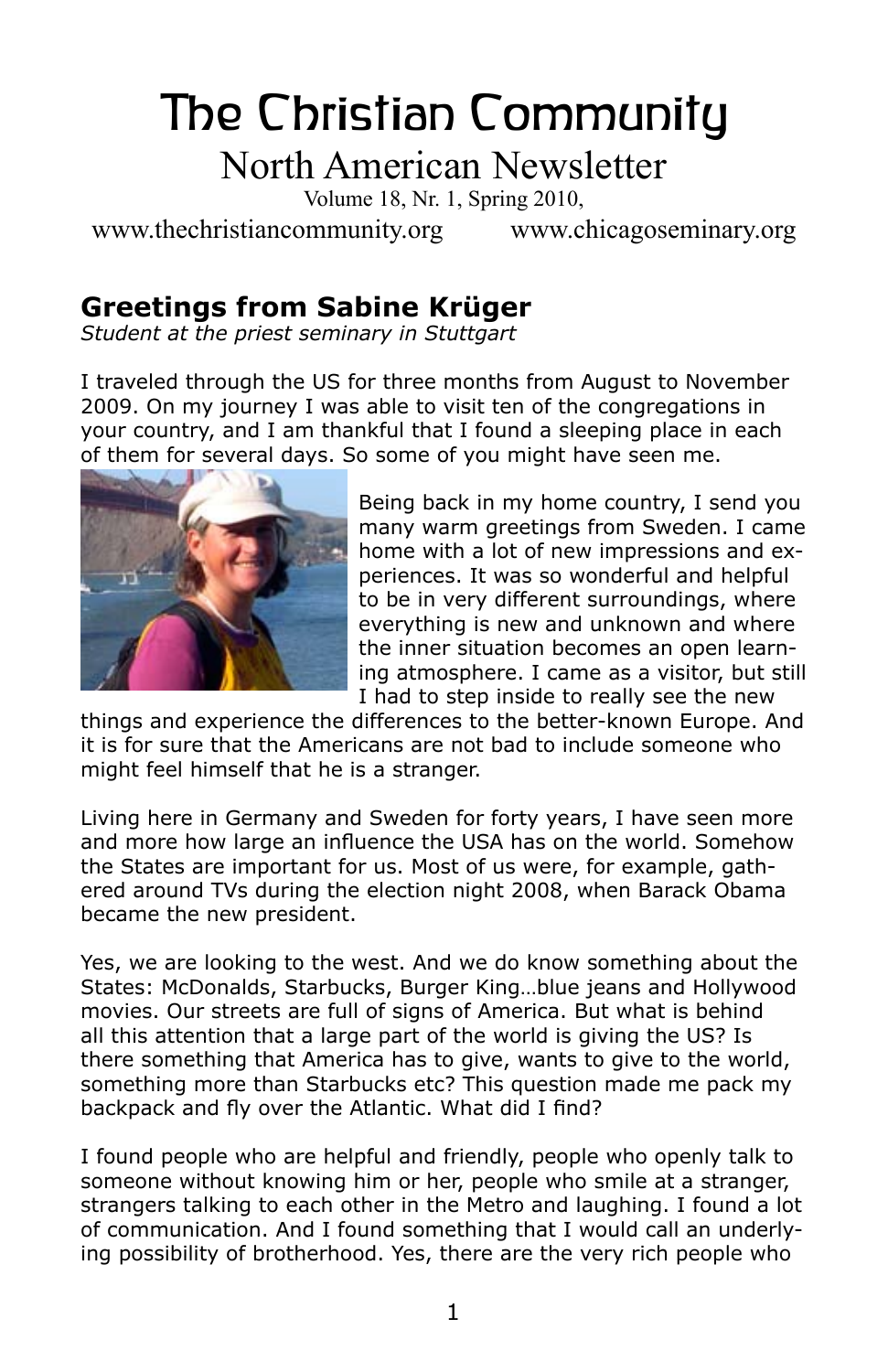can have a lot of money and still look at a neighbor who is starving. But, on the other hand, I really did see people being brothers to each other in the smaller or bigger difficulties in their lives. People were



helping each other **in a totally natural way.** In a totally natural way.

so clearly was the relationship Americans have to their government. In Europe, especially in Sweden, we pay a lot of taxes. That makes us feel that we have the right to expect the government to do certain things. If they don't, we can complain. In those cases we feel a bit like: they (the government) are on one side and we are on the other. From what I could experience in the States, it is a bit different. People feel much more as though: this is our State, our common ground, our streets, our Metro. We have to take care of it so that it will be the way we want to have it. WE are responsible for the things. I was for example very surprised how clean and well-kept the Metro is in all the cities in the states I have visited. There are signs that say: "It is federal law that you are not allowed to eat in the Metro". The sign is reporting what agreement we all have with each other, that eating is prohibited here. Laws seem to be our agreements rather than something coming from an invisible force somewhere above us.

The dark side of this is a fear of the government I met in the States, a fear that in my own life, it could gain control of things I want to decide on my own. That kind of freedom seems to be a thing that some Americans even would defend with aggressive power.

So the very good things I met was a brotherhood and a will to take responsibility. But I also met a lack of the middle forces in the people's souls, that place in the inner life that would be able to make a decision if something is right or wrong; the power that would connect a thought and an action in a way that comes out of an inner experience of the actual situation; the ability that would let me try to look behind the outer things and ask about their meaning. And it was painful to see how much damage would happen because of this lack and how much people are suffering because of that. Entertainment and consumerism are trying to occupy the place instead.

I left Europe with a very unclear picture of that foreign country, the United States of America. I came back with a lot of new experiences and the feeling that this country isn't a foreign country. It seems like mankind's big experiment to found a country far away from the old traditions, and as a meeting point for people from all cultures. We are all founding this country and therewith taking a very new step in mankind's history, a step where everything depends on human beings. It is the responsibility of all of us to help, that this experiment might work out well. Then it will be a chance for mankind to go further along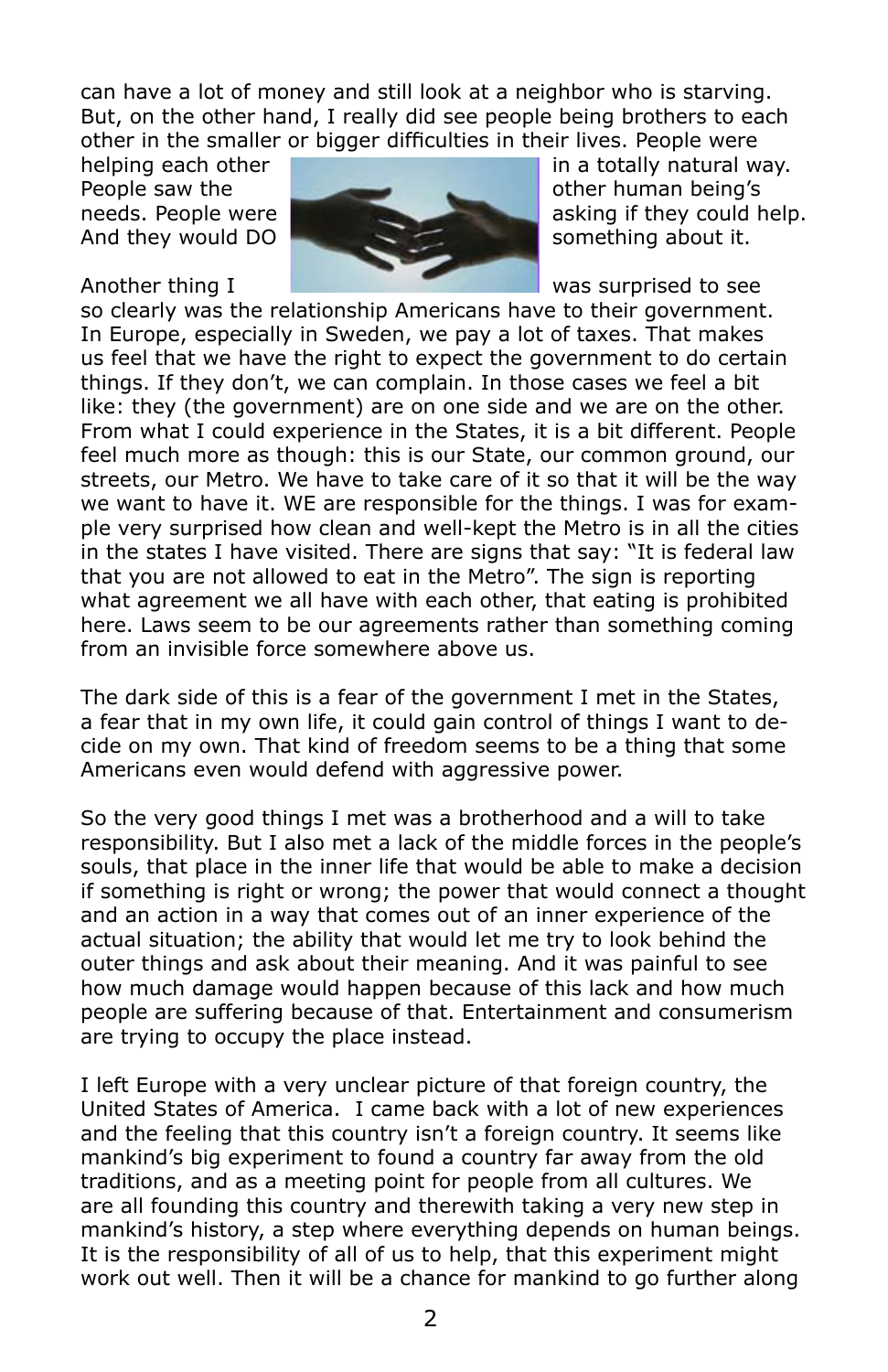our way to bringing together heaven and earth.

Europe alone can't develop what is needed for the future. The US can't do that either. We need to find the way to each other, to make that happen. America needs something of the middle forces that for a long time it has been Europe's task to develop. Europe can find in America something of the next steps: brotherhood, different cultures, not bound in traditions; not the bloodline making me who I am, but my own I.

On my very last day in the States, when I was visiting the congregation in Washington DC, Rev. Patrick Kennedy asked me: "What would you like to tell the people here after your journey?" My answer: meet Europe, and help more Europeans to visit the States! We, all of us together, need to investigate the Earth and her needs (not only the ecological ones). We are nothing less than one mankind. And as one mankind we have the responsibility for finding the future of the earth.

Thank you all for a time of new and good experiences of a country not so far away.

#### **New Initiatives**

*Cindy Hindes*

The Future Initiatives Group recently held a two day meeting in Los Angeles. We met with the congregation—something we are planning to do with every congregation in the course of 2010. We



want to experience first hand from the congregations what The Christian Community does well, and what we as a movement for religious renewal want to do more of. (We have also met with the congregation in Washington, DC. Vancouver's next.)

In Los Angeles, the Future Initiatives Group forged links with the Regional Board through its representative, Rachael Flug. We furthered plans toward a lecture tour by priests to areas outside of the main congregations. We are also enthusiastically suggesting that each congregation take advantage of the possibility of having workshops offered around home death care (see article below). This work is being taken up strongly in the Taconic Berkshire community. Such "Sacred Undertakings' work is a frontier in which religious renewal and threshold work can create a wonderful and natural partnership. And Carol Kelly is offering music workshops in support of congregational singing.

We are also in the final stages (ie. arranging funding) for preparing to renovate The Christian Community's web site. Several people,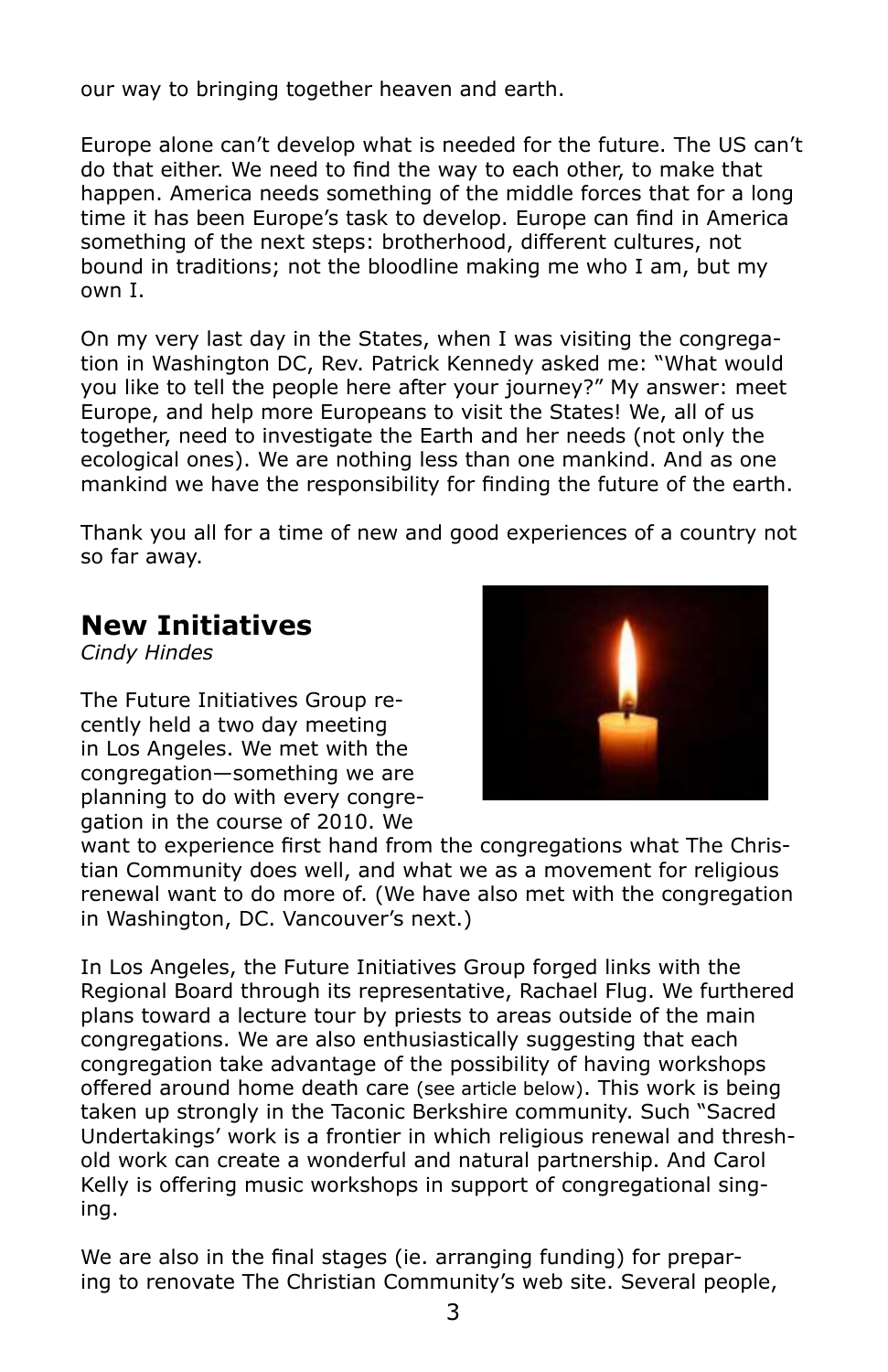both priests and lay people, are working on this. The results, which we hope will be visible in the summer, will be much more interactive, useful, and esthetically pleasing.

We are also developing a list of possible projects of benefit to the whole of North America to work on in the future; possibilities such as creating a collection of congregational music, or suggestions and materials for the religious life in the home of the pre-school child. Or supporting regional conferences.

We would love to hear from you—what do you think The Christian Community does well? Where are we strong? What would you like more of? How can we help?

Send suggestions to Cindy Hindes, 10029 Densmore Ave., North Hills, CA 91343 chindes@yakmilk.com You can also contact her or Oliver Steinrueck, osteinrueck@gmail.com about donating financial support for such projects.

*Cindy Hindes is a priest working in Los Angeles and a member of the Future Initiatives Group.* 

#### **Bringing After-Death Care Back Home –**

#### **How Families Can Care for Their Own**

*Ann Elizabeth Barnes*

*From our perspective, death appears as disintegration…. From the other side,* 

*however, death appears as the brightest beginning of spiritual life, as something that radiates sun-like over the entire life between death and a new life. R. Steiner*

Death is a natural experience, a transition we all face. In the past, families and the communities surrounding them took care of the arrangements themselves. That simple tradition is still possible in most states. Caring for a loved one at home is a dignified and loving alternative to current funeral practices.

The Christian Community, working with Rev. Carol Kelly from The Christian Community in Spring Valley, NY, and Ann-Elizabeth Barnes and Jonitha Hasse of "Sacred Undertaking, a Family Partnership" will be offering workshops on after-death care, including what is possible and legal in the United States. The focus is on learning how to create a meaningful experience at the time of a loved one's death, how to keep one's loved one at home and to invite simplicity and sanctity to perme-

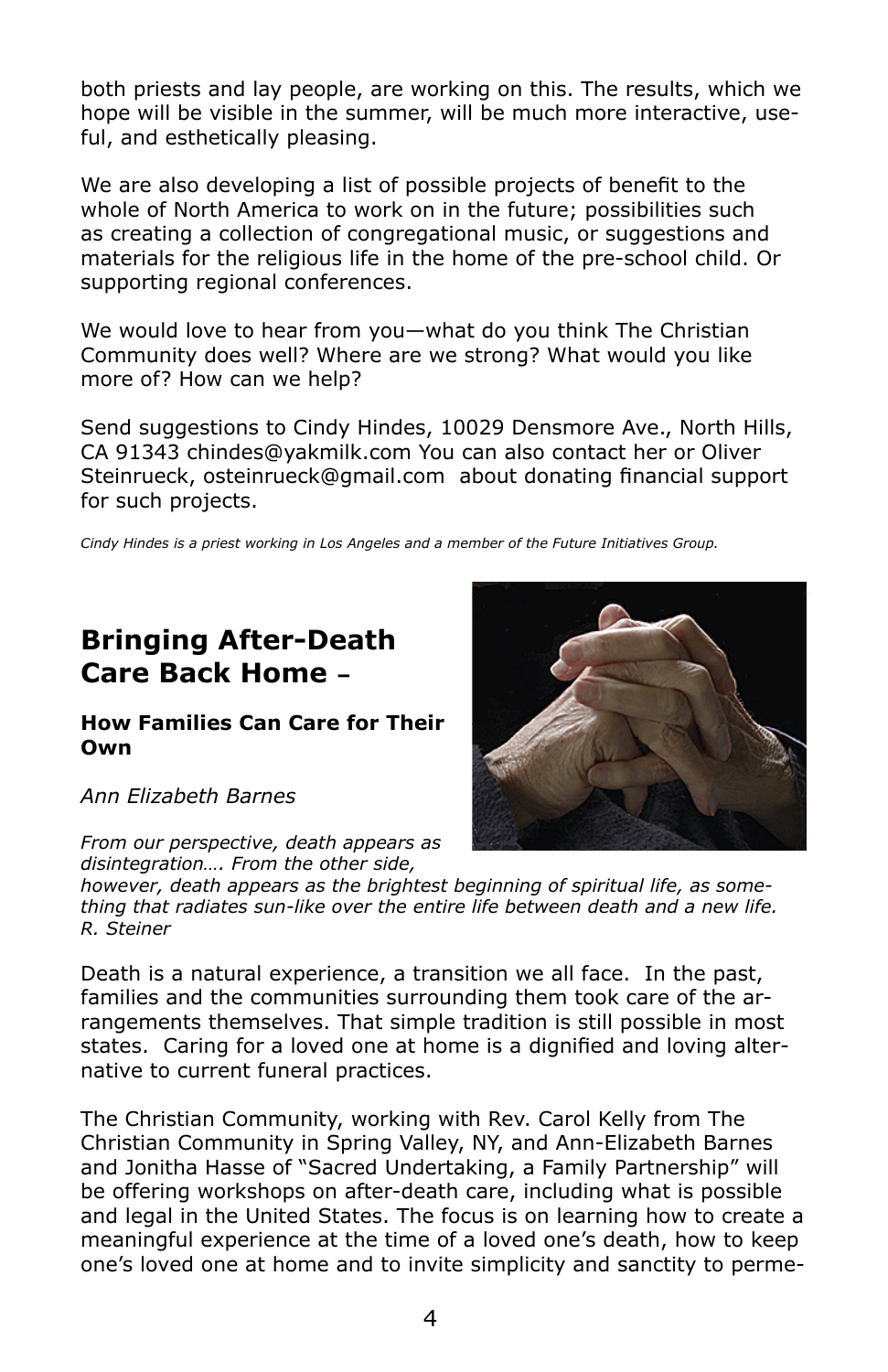ate this time of transition.

If you or your congregation are interested in hosting a workshop, please contact Rev. Carol Kelly at caroltkelly@juno.com; or Ann-Elizabeth Barnes at annelizbarnes@gmail.com or call Jonitha Hasse at (518) 325-7454.

## **Welcome to Craig Wiggins**

The most recent addition to the North American priest circle is Craig Wiggins, who has been working in Devon, PA since Advent 2009. Born in Missouri in 1953, Craig studied German, 'for reasons unbeknownst to me at the time' at the University of Missouri. In his early twenties, he lived in Chicago



and Detroit 'in a semi-monastic setting, studying esoteric Christianity and working in the Sears Tower as a messenger for a law firm and in Detroit as a cook's helper.' In his mid twenties, he moved to Cologne, Germany where he married and the first of his four children was born. He worked there as a translator and teacher of German. He became acquainted with anthroposophy and The Christian Community when he moved to Amsterdam at 30, where he worked as office manager in a publishing firm. He was ordained in 1992 at 38, and has since worked in several congregations in Holland. He loves congregational work, youth camps and conferences, showing purebred dogs, translation work, and is intensely interested in the building up of The Christian Community in the Ukraine and Columbia.



#### **Christian Community Summer Camps**

East Coast, PA, August 5 - 21. Contact Carol Kelly 845-426-3144

West Coast CA, June 27 - July 14, contact Sanford Miller 916-548-4224

Wisconsin, contact Richard Dancey, 773-506-0963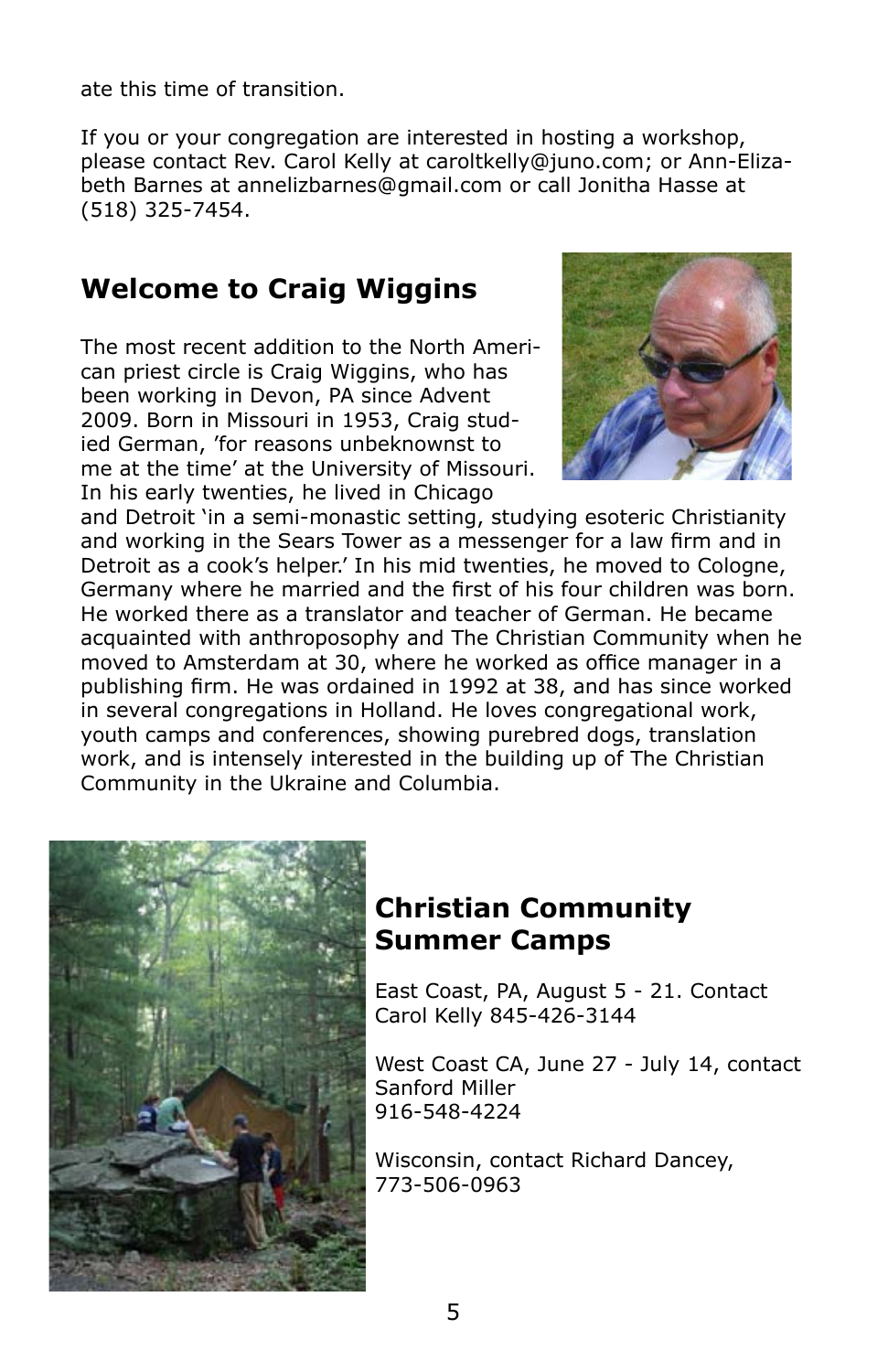## **Holy Week Retreat at the Chicago Seminary**



*painting by Marcus Knausenberger*

#### **The Living Cross**

'Casting the Shadow of the Cross on the Greening Earth' March 29-April 4, 2010

The Cross in His Story – The Cross in History, Richard Dancey Vertical and Horizontal - The Cross in Us – The Cross in the World, Gisela Wielki

Every day Act of Consecration, contributions and conversations on the theme, artistic activities and presentations, cultural events in the city.

Cost: \$300 for the week with accommodations, breakfast and light supper (lunch in neighborhood restaurants). \$175 without accommodations In case of financial hardship, please pay what you can.

For registration (no later than March 24th) and more information, contact Gisela Wielki at 773 472 7041; or: info@chicagoseminary.org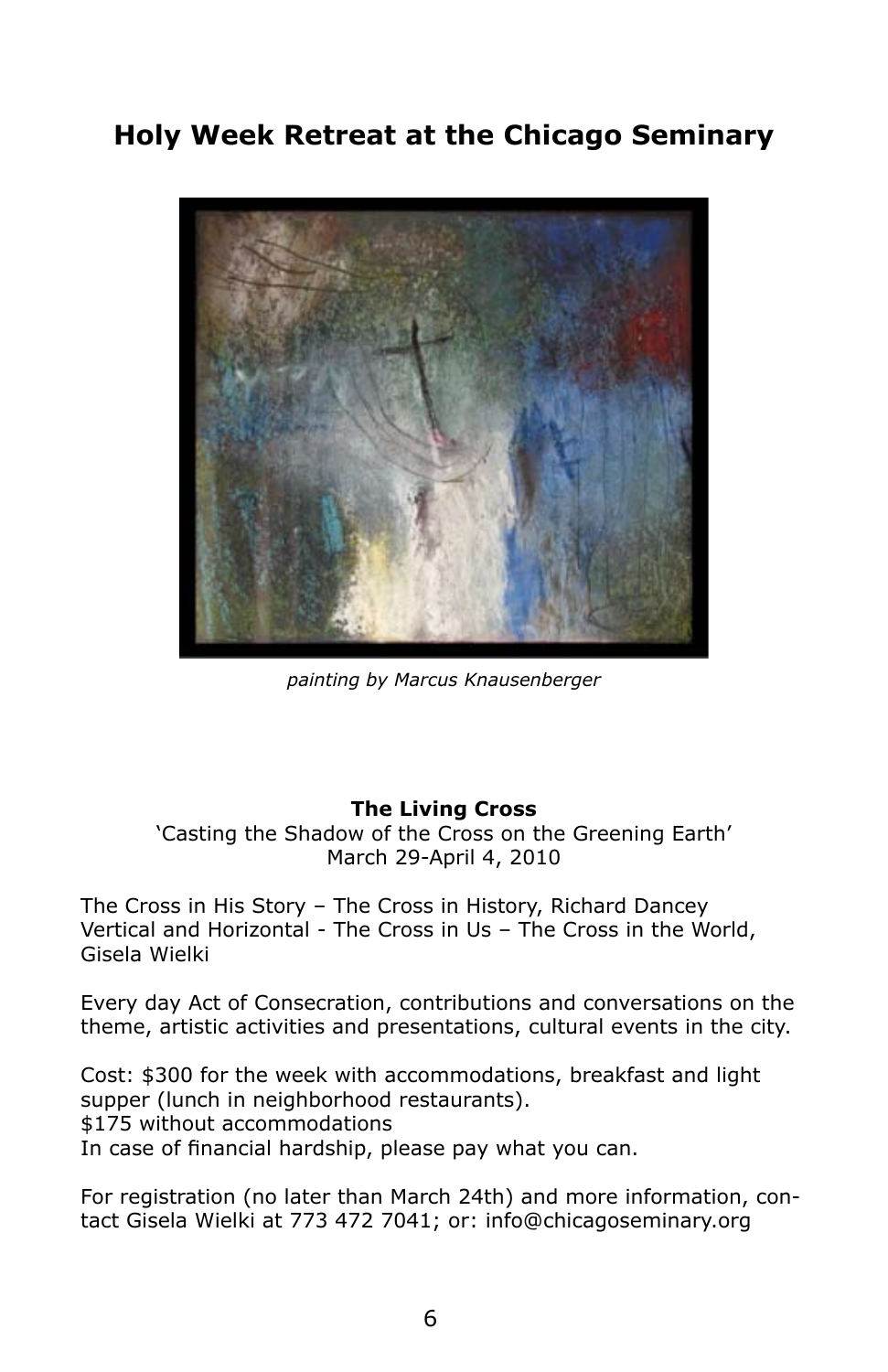## **Message for Youth—FutureNow!**

Dear Young Folks,

I heard you had once again a great Winter conference in Spring Valley. Here are some more good things happening out there.

If you are off between May 13th and May 25th, you may want to think about packing your bags and traveling to Germany. There is an International Christian Community Congress happening in Dortmund, called FutureNow2010, May 21-25th. You can go to their website, www. futurenow2010.org, click on the right side of the home page above the photo for English, and then check out all the links. They expect some 1500 people, many of them young people with special programs and activities for young people in different languages, English obviously being one of them. (Jake they have night cafes for the young folks and need just your kind of music!!! and Meaghen, your improvisation acting skills.)

To make the trip worthwhile, prior to the congress there is the opportunity to experience a Priest ordination in Stuttgart, (May 15-16th) followed by an Open Week at the Stuttgart seminary, May 17-21st. Classes for the week will be conducted in English, before you travel to Dortmund with lots of other young people and after that you can continue to travel on your own, or return to do 'serious', money producing summer work at home, before going back to college or some other job.

Such a congress does not come around too often, so if I have sparked your interest at all, in one or all of these events, get in touch with me,

giselawielki@sbcglobal.net and then we can look into financial travel assistance. They really want some young representatives from the US!!! and I am trying to gather a group that will



travel with me. Please, do pass this on to other young people.

Just recently they were still working on a weblink/site for just the activities and the program for the young people, so that may not yet be up, but it should be very shortly. I can keep you posted on this, once you let me know that you are interested.

That's all for now, Gisela (Wielki)

#### **P.S. This conference is not just for youth, but for all ages! futurenow2010.org**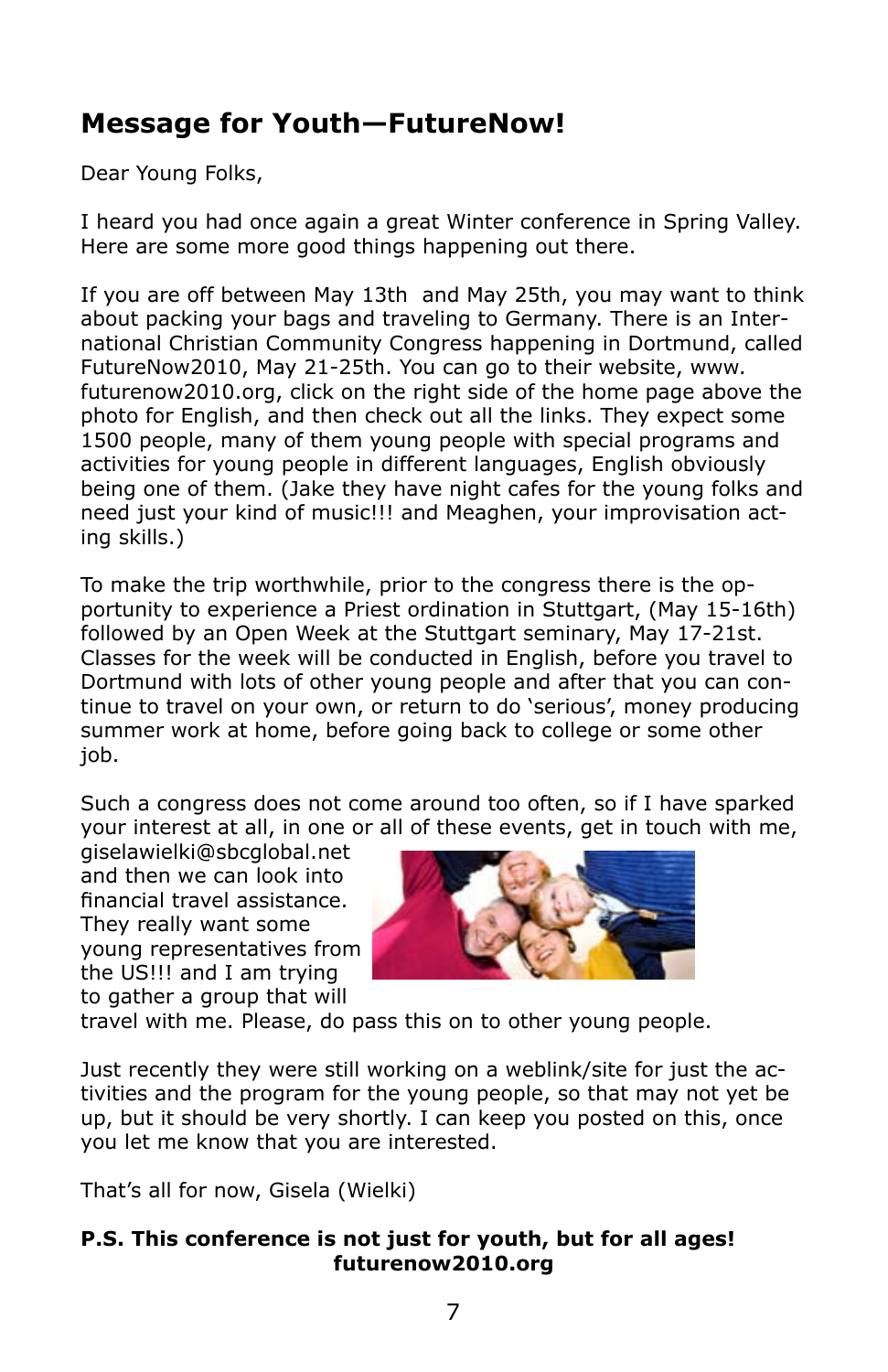## **Sexuality and Consciousness Young Adult**

**Conference** with Lisa Romero, and Revs Jonah Evans, Carol Kelly and Richard Dancey

#### *Jessica Mansbach*

The Sexuality and Consciousness Young Adult Conference began in a mood of shy discretion as we all wondered what this weekend would be about. What does Anthroposophy have to say about sexuality, or sex for that matter? Why do we even have masculine and feminine polarities? What are we to understand by the signs of the times?

Lisa Romero, anthroposophical healthcare practitioner and teacher, guided us on our way; we plucked up our courage and set out with our questions. We realized it is important to distinguish between the terms: "man and woman," that which results from our biology, and the feminine and masculine principles, which are the creative principles within those bodies. With humor and sincerity, Lisa led us through the phenom-



ena we experience in the intimate interplay between men and women.

We typically identify with our body and/or with our emotions. Beyond our physical and feeling bodies is the "I," which is ultimately genderless, eternal and evolving. Thus we can ask: "Is there a purpose to having a masculine and a feminine? Does a gendered experience serve only our transient earthliness or does it serve our eternal I?" Lisa gave insight to harmonize and come to terms with the present earthly gendered experience, but always guided our attention back to our eternal selves. "It is not the human purpose to fulfill your pleasure centers," she reminded us.

In response to the one-sided view of our gendered-ness, from the portrayal of "real" men and women via the media, to the politics of the battle of the sexes, we strove instead to build pictures of the masculine and feminine polarities in service to our eternal I. The masculine principle, we learned, has a center, a focus; it is concentrated consciousness, and it says "I am an I." The feminine principle is peripheral, with an expanded consciousness that is receptive, open, and devotional. While patriarchy has shed blood and tears across history, as a step in our human evolution, the principle within it had to precede the feminine. Humanity needed the masculine principle to come to its own being, to develop a sense of self to be given over in devotion to the spiritual world. Today, in our society and also in our personal relationships, when we wake up to the imbalance of the masculine and feminine, we are ready to open our concentrated "me" selves to the other and to the spirit.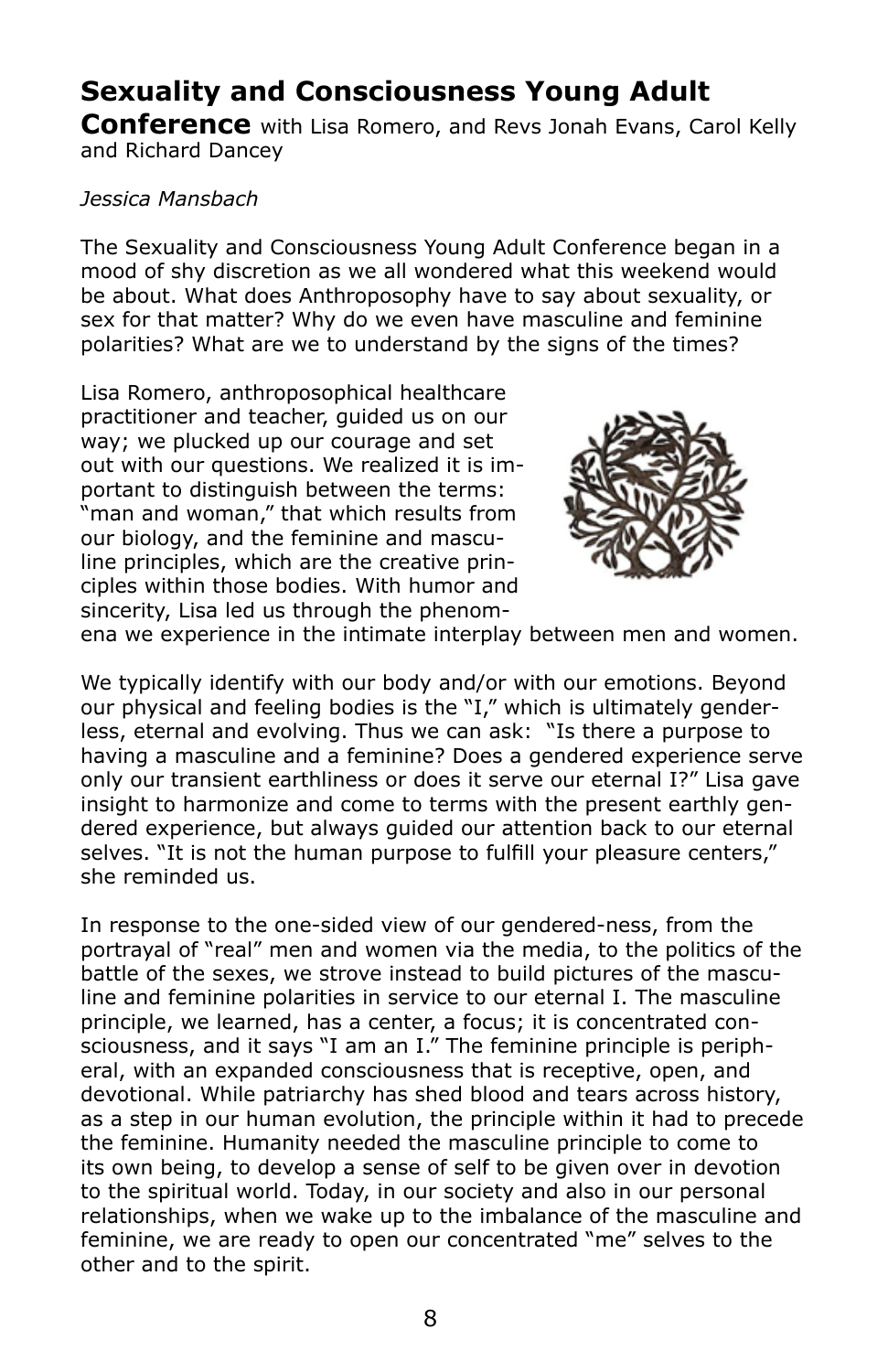The conference included thoughtful contributions from Reverends Jonah Evans, Carol Kelly and Richard Dancey. We were very grateful for the support and courage of the priests of the Christian Community in taking up this theme with us. We also delighted in an improv perfomance by Walking the Dog Theater on Sunday night, which let us breathe out in robust laughter after so much sober building of ideals!

We left with new questions in our souls, "Am I looking at the gender of the other, or am I looking to their eternal self?" "In relationship, do I lose myself? -Then practice taking hold." "Can I experience what occurs in the inner life of another? -Practice devotion." We are empowered to *know*, to know what is at play in our attractions, antipathies, lusts and recognition of another by asking "who is choosing this in me?" A gift to many this weekend was the budding awareness of their I. "Whatever you give your attention to, you feed it and it grows."

To hear Lisa Romero's talk, please go to the podcast: http://www. westrive.org/content/lisa-romero-sexuality-consciousness

*Article used with permission from WeStrive.org*



## **Siberia**

*Galina Viktorova-Fin* 

The dream to go to Siberia and see Lake Baikal was born in my childhood through the stories of my grandmother. She spoke of many faithful believers from our village who went to Siberia after the Russian revolution in order to keep their faith and achieve salvation at the end of time.

This became a riddle for me: how could faith save her at the end of time if she had already prepared herself for death by sewing clothes for her funeral?

The spark of this dream stayed alive and flickered in my heart throughout my life. Gradually, this dream turned into the idea of bringing a priest from the Christian Community to Irkutsk, Siberia so that the people and elemental beings there would experience the Act of Consecration of Man. An idea to plant the seed of new faith in Siberia from whence will come salvation.

Stories are told quickly, but the actions within them take time.

Despite all the hindrances and difficulties involved in finding people, contact information and funds, five people including myself eventually traveled to Irkutsk, Siberia to bring Anthroposophical lectures and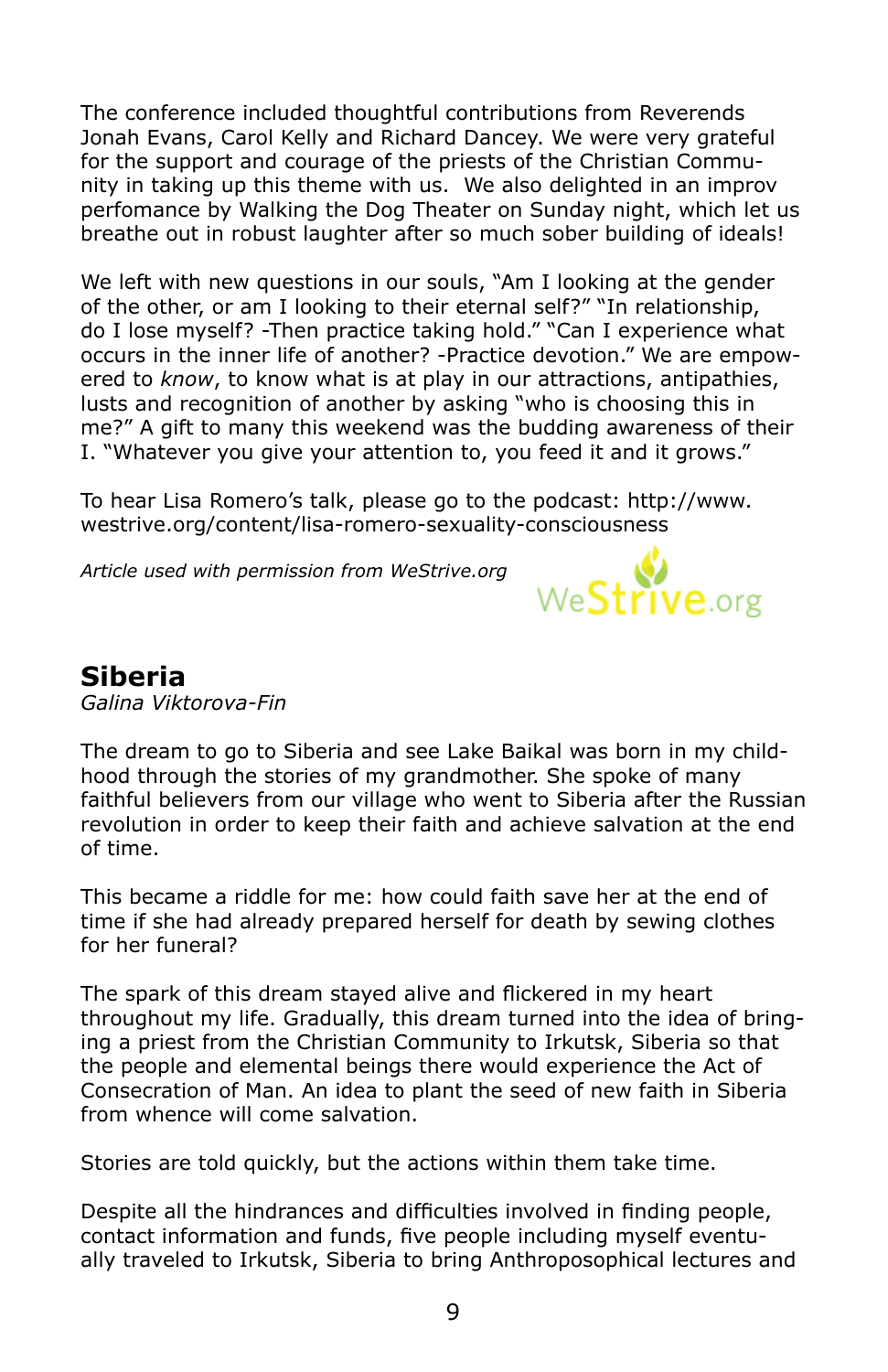workshops to the people there.

Unfortunately, there was no priest from the Christian Community with us. I was told that the idea to celebrate the Act of Consecration of Man and the impulse to hear and experience it must be born in the hearts of the people of Siberia, and not be brought to them by someone from outside.

In Russia, those from Siberia are traditionally regarded as good people. The warmth of their hearts touched us the moment we landed in the airport and stayed with us throughout our journey.



*Taikal Forest, Irkutsk*

The first place we visited was a Camphill village where 50 people lived and worked. Located 30 km from the city of Irkutsk, this village was surrounded by forests of birch trees with mushrooms and berries, and meadows full of flowers. It seemed to me that this place had no boundaries surrounding it and stretched on into the adjacent land.

Before the "Perestroika", this village was an army base filled with ICBMs (intercontinental ballistic missiles) and a few houses for soldiers. All that remains now are a few of those soldier's houses, which are now used by the villagers.

Tatiana Kokina, the founder of this community said "without the help of people from Scandinavia at the beginning, we would not have overcome all of our difficulties. But here there is always a double

rainbow above our heads that ignites our spirits to press on."

Another affiliated Camphill is a large house with ten bedrooms, and exists as a grant from the municipality. Twenty people live, work, and teach those with disabilities from surrounding villages how to weave, build toys, sewing and other skills.

The Waldorf School, where our workshops were held for three and a half days, has eight grades with about a hundred students. We were warmly welcomed by them.

After three days of running exhausting workshops, we traveled to a unique island in Lake Baikal called Olchon. This island emanates very strong spiritual vibrations, forces, and currents which when exposed to, can be compared to having sunstroke. Our hosts at this island was a clan of Shaman. The head of this clan, a man named Yuri, performed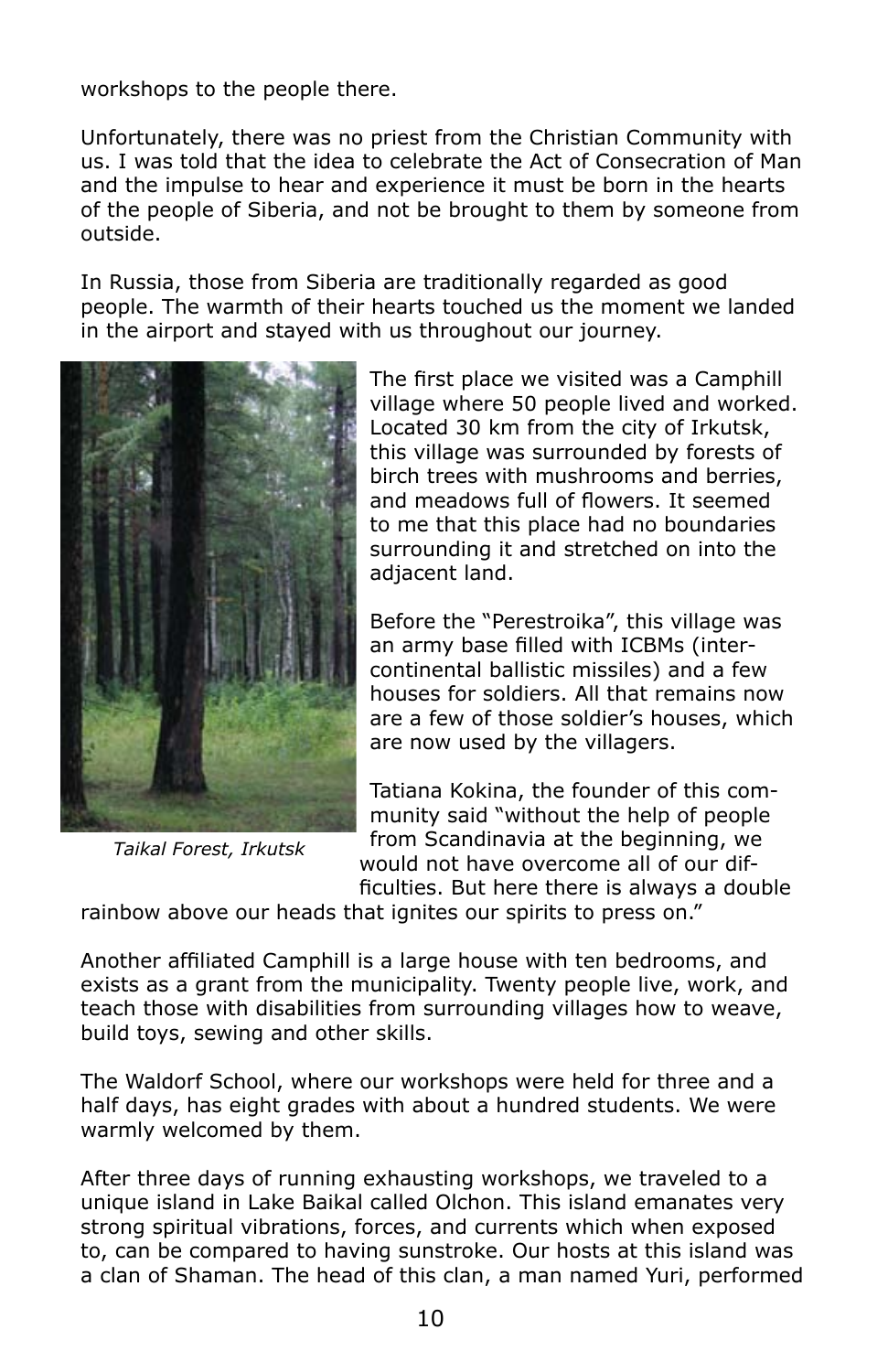a Shamanistic ritual when I asked him to tell me more about his religion.

The most important part of this experience for me was interacting with the people I met.

The questions they asked about our lectures, their thoughts during the workshops,



*Shaman Rock, Olchon Island, Lake Baikal*

and the many conversations I had allowed me to learn of the important searching questions that were in their hearts. I was in awe of the depths of these questions, and many times I was speechless. It is difficult for me to condense all of what I experienced into one paragraph, so I would like to write about this again so I can go into more detail.

*Galina Viktorova-Fin is a Christian Community member in Toronto.*

## **The Christian Community Council**

Reinhard Rosch

The Council is the representative body of the "Foundation, The Christian Community International", which has its seat in the Netherlands. All regions in the world where The Christian Community exists in a formal way are entitled to send a representative to the Council meeting. The Council accepts the year-end financial statements of the Foundation, and also acts as a communications channel to and from the Foundation. There were regional reports from France, Germany, Netherlands, Switzerland, Austria, Spanish-speaking congregations, North America, Australia and New Zealand, and Nordic countries. The Christian Community Council met in Söcking, near Munich, Germany in Sept 2009.

This year's topic was requested by the Seminaries for their work in evaluating new directions in curriculum development, and was, loosely translated: The Path into the Future for The Christian Community-What needs to change? -- Where do we need to change? –An accounting of where we are thirteen years before the 100th anniversary of the founding of The Christian Community.

We tried to take into account both our strengths and weaknesses. In our discussions we noted that we need to be interested in the world, if